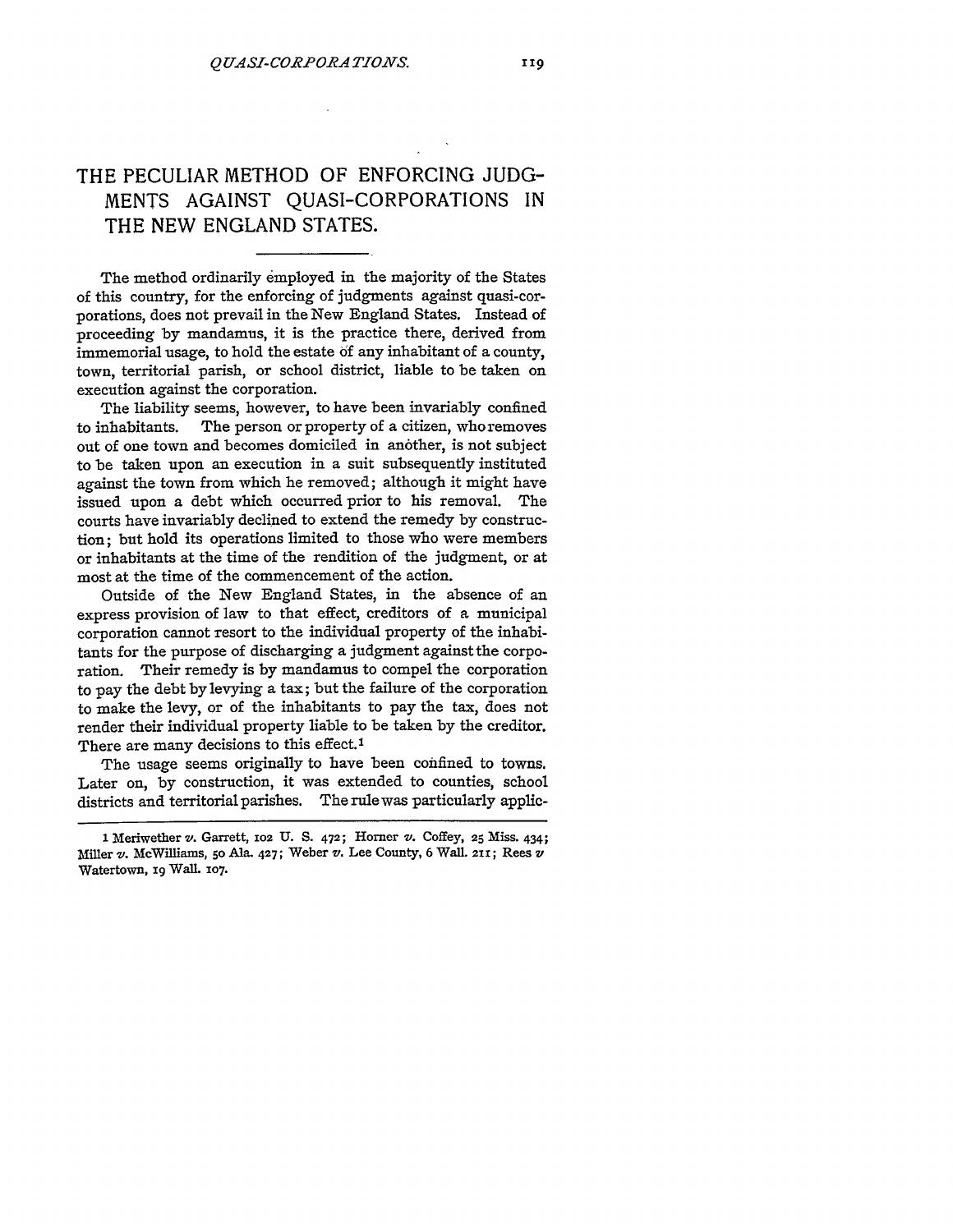able to all three cases. The counties were but collections, as the school districts and parishes were subdivisions of towns, created for certain administrative purposes. Mr. Cooley, referring to this point in his "Constitutional Limitations," says:<sup>2</sup> "By the several statutes which have been passed respecting school districts, it is manifest that the legislature has supposed that a division of towns, for the purpose of maintaining schools, will promote the important object of general education; and this valuable object of legislative care seems to require, in construing their acts, that a liberal view should be had to the end to be effected. Following out this view, the courts of the New England States have held, that when judgments are recovered against towns, parishes and school districts, any of the property of private owners within the municipal division is liable to be taken for their discharge."

The custom is believed, by the best authorities, to have existed in England, and to have been brought from there by the early settlers of New England. Actions against the "hundred" were known as far back as the reign of Edward I. As the "hundred" had no property except that of individuals, the judgment must necessarily have been collected from them.

In 1788, it was held in an action upon the case, for an injury done to the wagon of the plaintiff, in consequence of a county bridge being out of repair, that indictments against counties were sanctioned by the common law, though they would be levied on the men of the county.3 Subsequently, Lord Chancellor Eldon. said that, "If a fee-farm rent was chargeable on the whole of the place called Exeter, he who was entitled to the rent might have demanded the whole, or any part of it, from any one who had a part of or in that city'; leaving the person who was thus called upon to pay, to obtain contributions from the other inhabitants as he best could. **"4**

We see from the above cases, that the principle was operative and applied in England, especially in cases where a statute fixed a liability upon a municipality which had no corporate funds. In New England the practice "obtained from the earliest times without any statute. **"<sup>5</sup>**

The practice, however it originated, has been regarded as settled law in Massachusetts for over a hundred years. About

**<sup>2</sup>**Third Edition, 1874, **p. 242.**

**<sup>3 2</sup>** D. & **E.** 66o.

**<sup>4</sup>** 2 Russ, 45 (1826).

**<sup>5</sup>** Hill v,. Boston, 122 Mass. 344 (1877).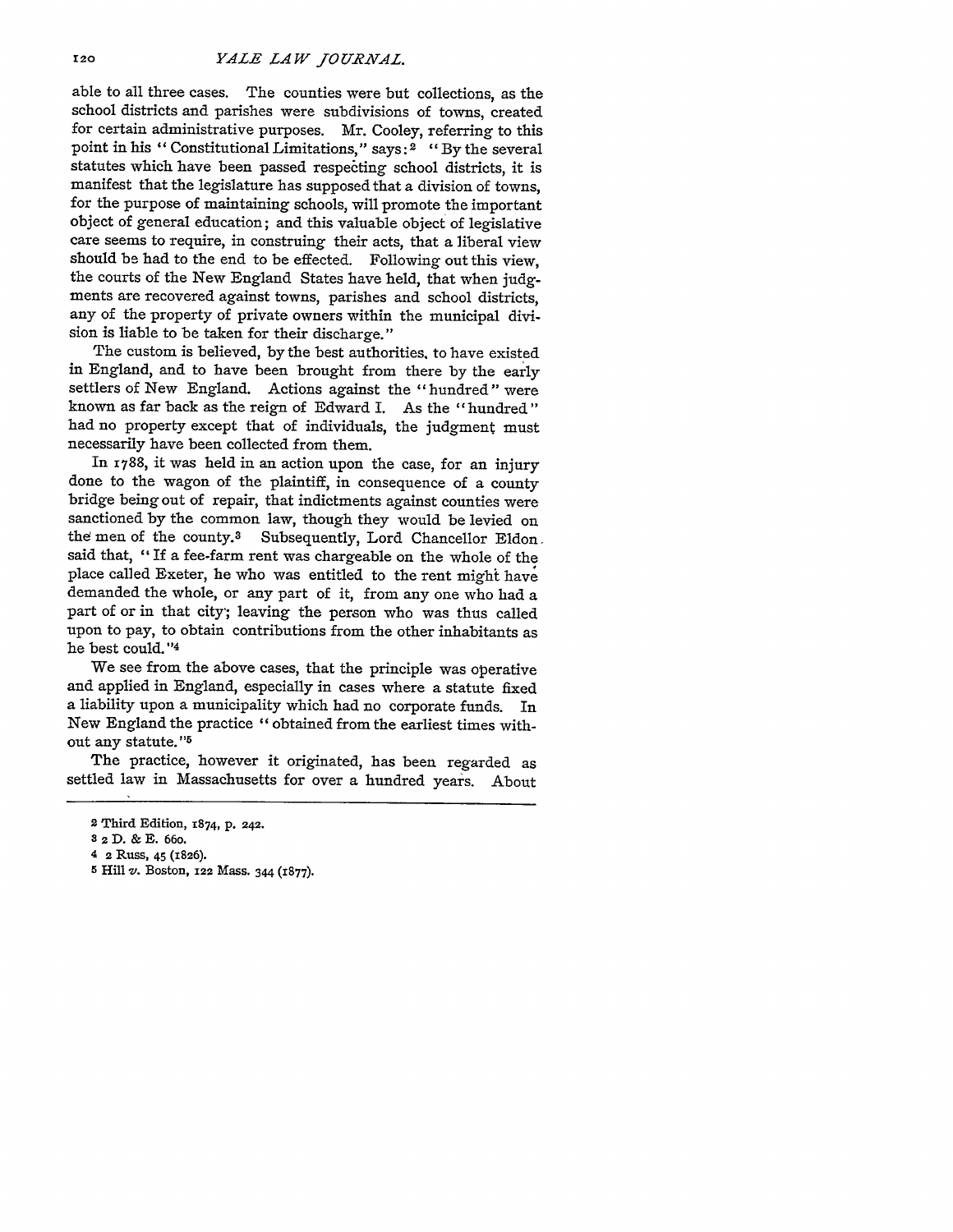the year **1790,** one Gatchill was imprisoned on an execution against the town of Marblehead, for a debt the town owed. Mr. Dane, even at that early day, said that the practice was justified **by** "immemorial usage." Such an imprisonment, so soon after the Revolution, when the principles of liberty had so recently been vindicated, would never have been permitted had it not then been a familiar practice. <sup>6</sup>

As early as i8o9, a law for the laying out of town roads provided that the damages might be recovered against the inhabitants of the town through which the road passed, **by** a warrant of distress, which might be levied against the personal estate of any inhabitant. An action was also given to the inhabitant to recover the amount so paid.

A little later, in an action of assumpsit for work and labor per- formed on a new county jail, Chief Justice Parsons, in delivering the judgment of the court, said: "The defendants move \* \* \*<br>that every inhabitant of the county of Kennebeck is a party. \* \*<br>\* As in judgments recovered against the inhabitants of a

county, the estate of every inhabitant is liable to be taken by execution to satisfy such judgments; every inhabitant of a county may be deemed a party to all actions sued against it." The writ was accordingly abated.7

In 1833, it was said **by** the court to be very clear that one of the inhabitants of a town "could not volunteer, and make the payment for the town, and so cause the town to become his debtor without its consent."<sup>8</sup> Five years later it was said that "where judgment is recovered against a parish, and execution issued, every parishioner is liable in his person and property to satisfy it. **His** individual property may be taken for that purpose. There is, therefore, much ground to maintain that where a demand is made on a parishioner **by** an officer, to satisfy an execution against the parish, he may pay it and maintain an action in his turn against the parish. But it is not necessary to put the decision on this ground. The plantiff's property was under attachment. **\* \* \*** The result is, that the plaintiff was under actual coercion, and was compelled to pay the debt to save his property from execution. It was in no sense a voluntary pavment." **9**

**<sup>6</sup>** Dane's Abr. 5 c. **143,** art. **5, § io,** it, p. **158.**

**<sup>7</sup> Hawkes** *et al. v***. The Inhabitants of the County of Kennebeck, 7 Mass. <sup>461</sup>**(i8xi); The Inhabitants of Brewer v. The Inhabitants of New Gloucester, **<sup>14</sup>**Mass. **2z6** (i816); The President of the Mechanics Bank v. **Cook,** 4 Pick. **405, 414** (1826).

<sup>8</sup> Andrews v. Callender *et* al. r3 Pick. 484.

**<sup>9</sup>** Keith v. The Congregational Parish in Easton, 2r Pick. **261.**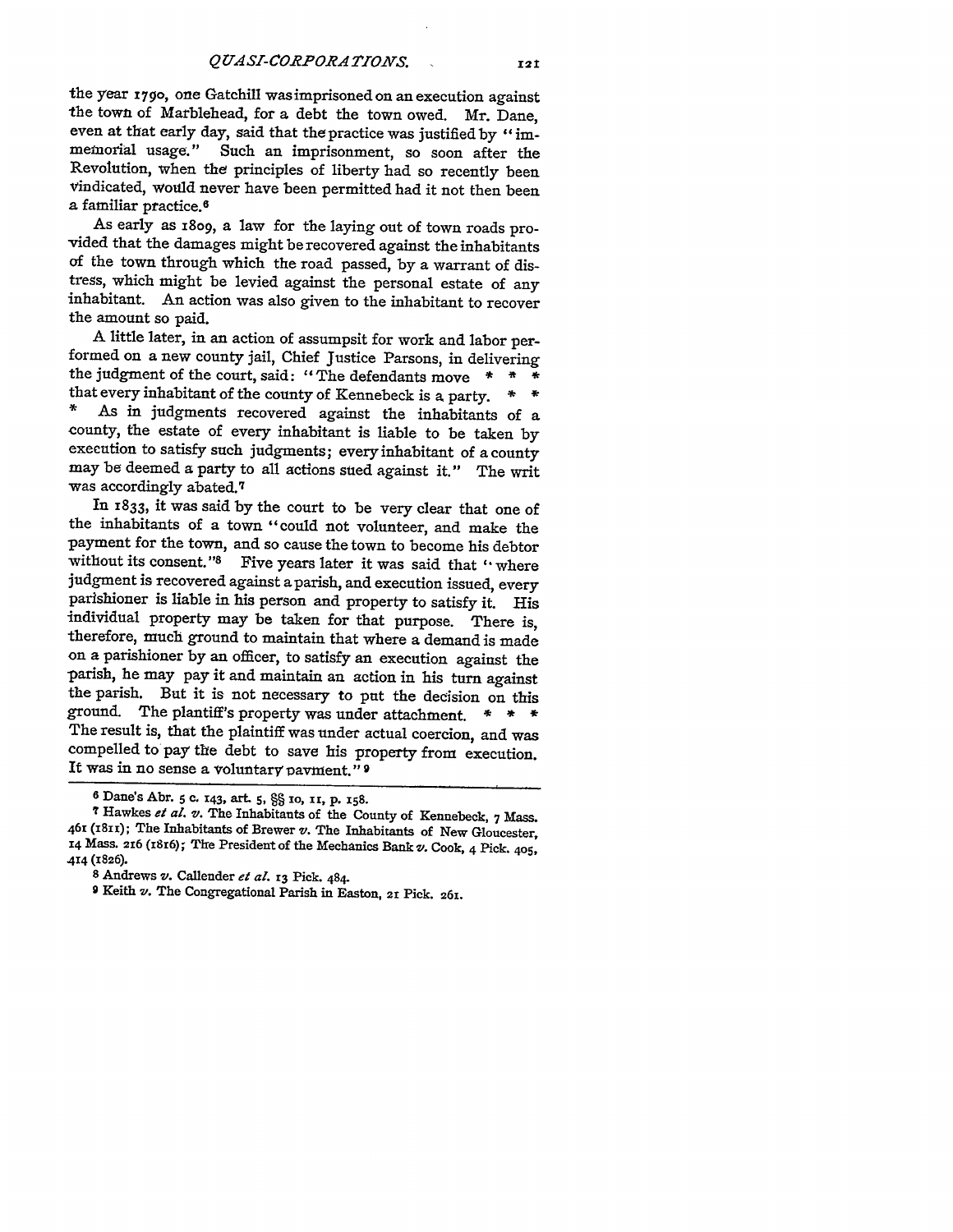In Chase v. President of the Merrimack Bank, it was decided *per Curiam*, that where the plaintiff, before the sale on execution of certain shares of stock belonging to him, had delivered a certificate to the parish clerk, setting forth that he no longer considered himself as a member of the parish, he had, by so doing, ceased to be a member of the parish, and that the execution did not run against him or his property, although he was a member of the parish when judgment was recovered.<sup>10</sup>

In Gaskill v. Dudley, Chief Justice Shaw said: "We think that **if** the present plaintiff was liable at all, it was because all the members of the quasi-corporation were sued by their aggregate name, all were liable as parties and original debtors, and the judgment creditor had his election, in the first instance, to levy upon the corporate property, or on the property of one or more of the members of the corporation, as in the case of towns."<sup>11</sup>

In Massachusetts, payment of a judgment against a quasi-corporation has never been compelled **by** mandamus.

The courts of Connecticut have been called upon, even more than the courts of Massachusetts, to pass upon the question which we are considering. We find there a long line of decisions, beginning in x8o8 and running up to 1844, when the question received such an exhaustive investigation **by** the court, in the case of Beardsley *v.* Smith, as practically to put an end to all further litigation on the subject.

The court there said: "The same reasons and necessity for the application of such a principle and practice existed in both England and the United States. Such corporations are of a public and political character; they exercise a portion of the governing power of the State. Statutes impose upon them important public duties. In the performance of these they must contract debts and liabilities, which can only be discharged by a resort to individuals, either by taxation or execution. Taxation, in most cases, can only be the voluntary action of the corporation, dependent upon the contingent will of a majority of the corporators, and upon their tardy and uncertain action. It affords no security to creditors, because they have no power over it. Such reasons as these probably operated with our ancestors in adopting the more efficient and certain remedy, which has been resorted to in the present case, and which they had seen, to some extent, in operation in the country whose laws were their inheritance.

**<sup>10</sup><sup>19</sup>**Pick. 564 (1837).

**<sup>11</sup>** 6 Met. 546 (1843).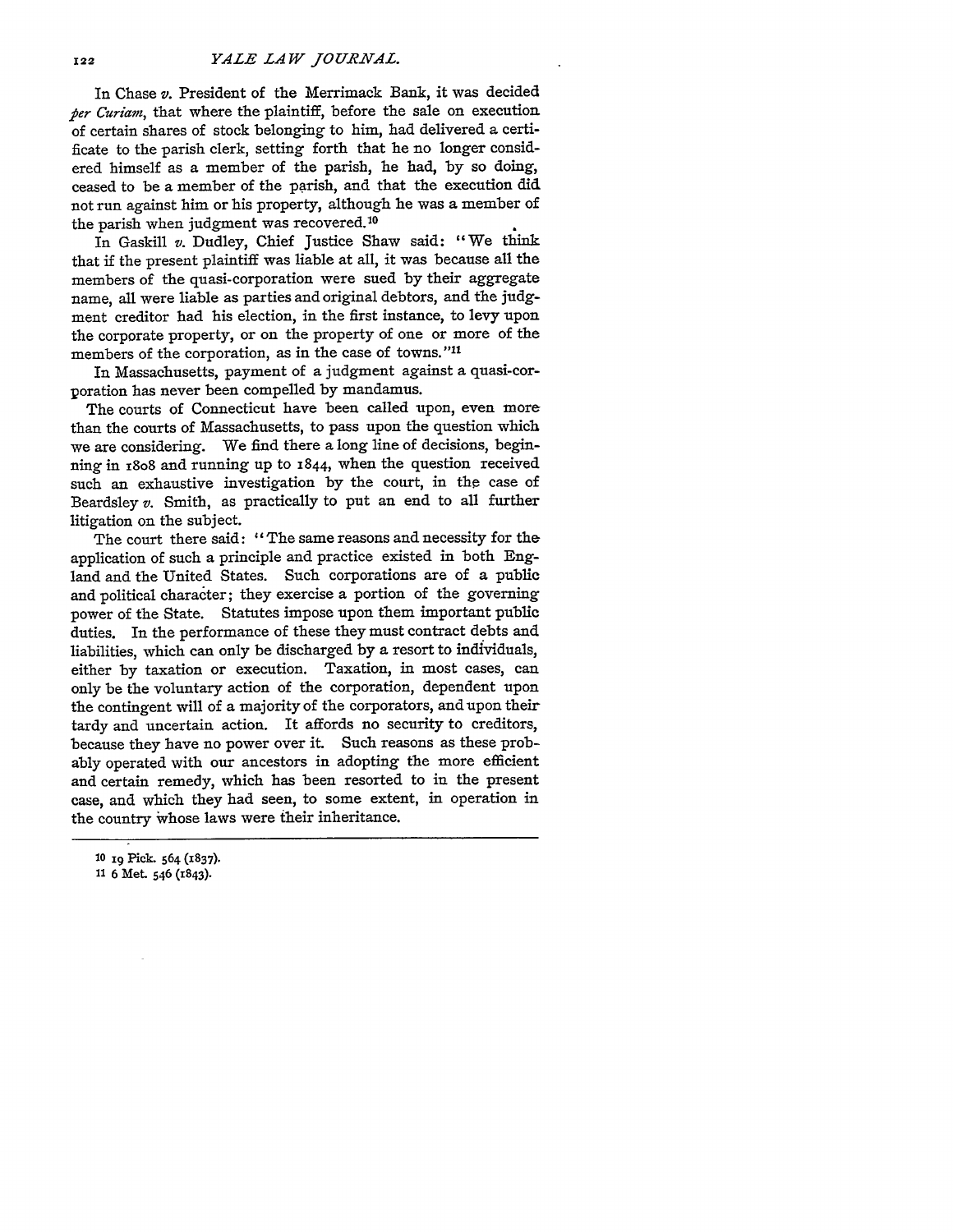"The courts of this State, from a time beyond the memory of any living lawyer, have sanctioned and carried out this usage, as one of common law obligation; and it has been applied, not to, towns only, but also, by legal analogy, to territorial ecclesiastical societies and school districts. The forms of process against these communities have always corresponded with this view of the law. The writs have issued against the inhabitants of towns, societies and districts, *as parties*. As early in the history of our jurisprudence as 1705, a statute was enacted, authorizing communities, such as towns, societies, etc., to prosecute and defend suits, and for this purpose to appear, either by themselves, agents or attorneys. If the inhabitants were not then considered as parties individually, and liable to the consequences of judgments against such communities as parties, there would have been a glaring impropriety in permitting them to appear and defend, by themselves; but if parties, such a right was necessary and indispensable. Of course this privilege has been and may be exercised. "

The old Connecticut statute providing for the collection of taxes, enacted that the treasurer of the State should direct his warrant to the collectors of the State tax in the several towns. If neither this, nor the further proceedings against the collectors and the selectmen authorized by the statute, should enforce the collections of the tax, the law directed that then the treasurer should issue his execution against the inhabitants of such towns. Such an execution could be levied upon the estate of the inhabitants; and this provision of the law was "not considered as introducing a new principle, or enforcing a novel remedy, but as being only in conformity with the well-known usage in other cases.'" The levy of an execution under this statute produced the case of Beers *v.* Botsford. <sup>13</sup>

In this case, an execution which had been issued against the town of Newtown, **by** the treasurer of the State, had been levied upon the property of the plaintiff, an inhabitant of that town, and he had then been compelled to pay the balance of *a* State tax due from the town. He sued the town for the recovery of the money so paid by him and obtained judgment against it.

Shortly afterward, it was held in another case that, "Had the defendant below been acquitted and recovered her costs, an execution therefor would not have issued against the selectmen

<sup>12</sup> Beardsley v. Smith, 16 Conn. 368 (1844).

<sup>13</sup> Beers *v*. Botsford, 3 Day 159 (1808).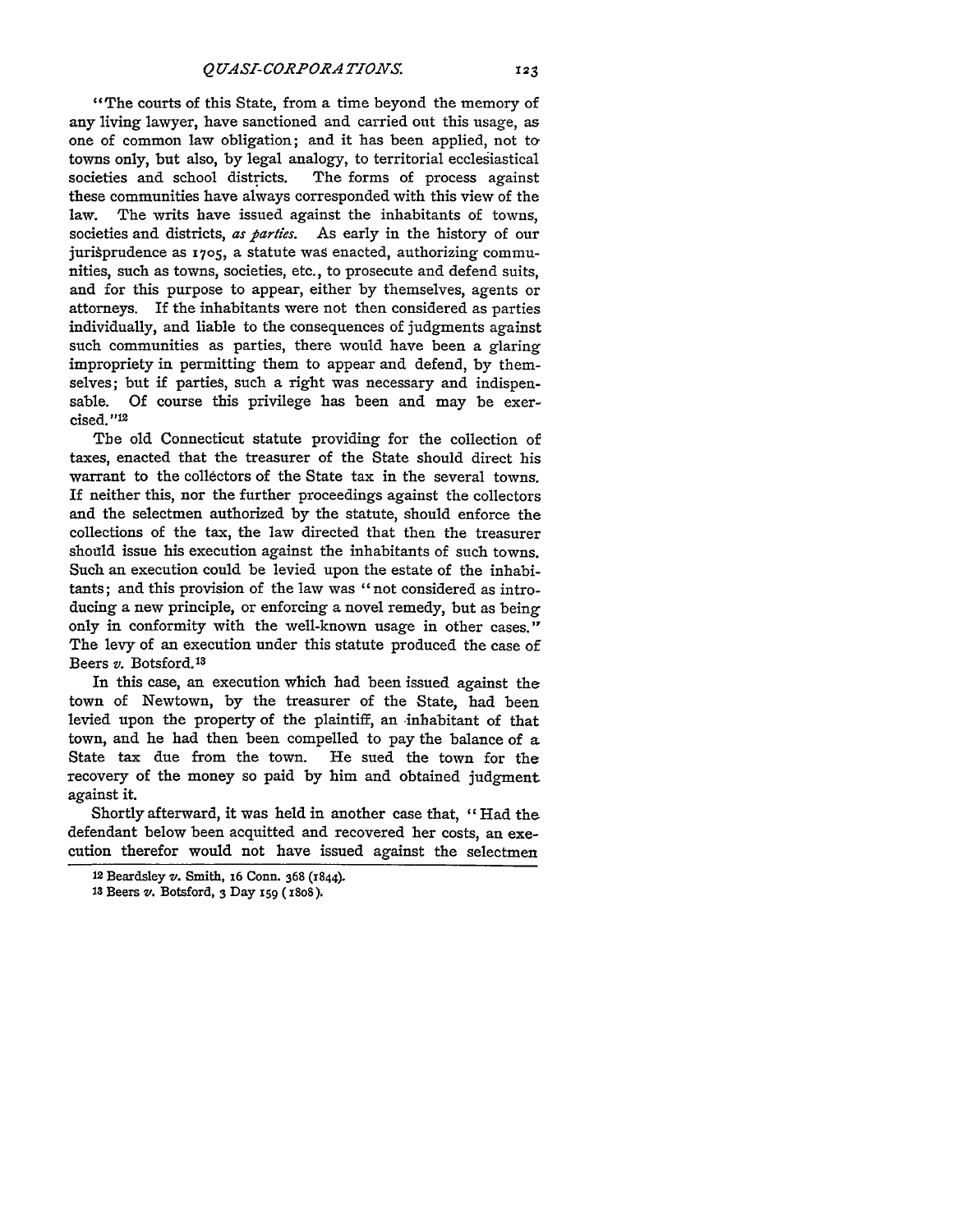individually or collectively. It must have been issued against the property of the inhabitants of the town; and such is the invariable practice."<sup>14</sup>

The ecclesiastical society of Bethany had a fund invested for the sole purpose of supporting the ministry of the gospel in that society, **by** an annual appropriation of the interest. In **1821,** the town of Woodbridge laid a tax on the society in respect to this fund, as money at interest, and collected the amount **by** distress of one of its members. Brainard, J., said, in delivering the opinion of the court, that, "this practice, with regard to towns, has obtained in New England, so far as I have been able to investigate the subject, from an early period—from its first settlement; a practice brought by our forefathers from England, which had there obtained in corporations similar to the town incorporated in New England. And if this be correct as to towns, I see no'reason why the same principles and practice should not be applicable to societies. They are communities for different purposes, but essentially of the same character. In either case the individual affected has his remedy, the operation of which, if well applied, will cure the evil. The town or society will be brought to a sense of duty and make provision for payment and indemnity.'15

The law on the subject was more fully brought out and considered by the court in the case of McLoud *et al. v.* Selby. Judge Bissell there said: "May the property of an individual corporator be taken to satisfy a judgment against a school district? **\* \* \*** So far as we have been able to ascertain, it has been the invariable practice, in Connecticut, and that from an early period, to levy executions against towns, upon the property of the inhabitants. **\* \* \*** If then, such be the principle with regard to these corporations, it seems to us, that it would be breaking in upon the analogies of the law, to deny its application to school districts. They are communities for different purposes, but essentially of the same character."<sup>16</sup> In Beardsley  $v$ . Smith, the court said that with all the evidence of the law before them, "until this time uncontradicted and undisputed, what else can we say, than to declare, that by the law of this State, each inhabitant of a town is a party to all suits prosecuted against it for a recovery of its debts; that each is liable to pay them; and that executions for their collection may be levied upon the private estate of such

<sup>14</sup>Fuller v. Hampton, 5 Con. 417 **(1824);** Jewett v. The Thames Bank, **z6 CorM, 511** (1844).

**<sup>15</sup>**Atwater **v.** Woodbridge, 6 **Conn. 223 (1829).**

**<sup>16</sup>** McLoud v. Selby, io **Conn. 390 (1835).**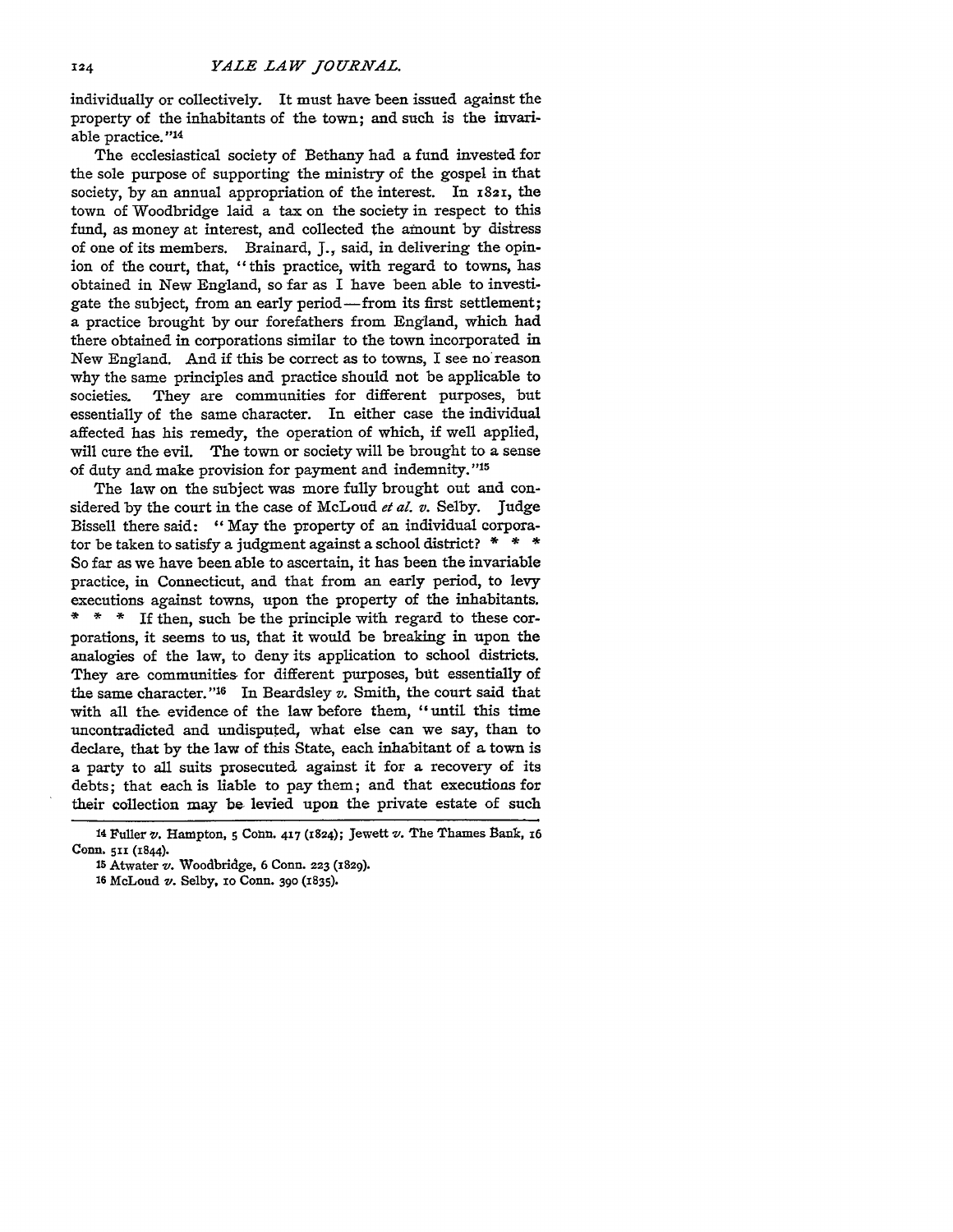inhabitants? That the same remedy may be pursued for the collection of the debts of cities, **by** reason of the analogies of the law, we cannot doubt. **\*** \* \* We know of no other practical remedy but the one to which the plaintiff has resorted; and if this shall produce an equalized taxation of the inhabitants of the corporation, it will probably have the effect which our ancestors intended should be produced **by it."17r**

In Union *v.* Crawford, Waite, **J.,** said: "A judgment against a town is a judgment against the inhabitants of the town; and the execution may be levied upon the private property of any one of them at the election of the creditor."<sup>18</sup> This is the latest reported case in Connecticut.

Maine, originally a part of Massachusetts, and of course subject to its laws, was early in the history of the Republic set off from it and constituted into an independent State. Its people, while it was a part of Massachusetts, were familiar with the usage now under consideration. It was most natural, therefore, that they should cling to a rule of such long standing and tried merit, which had existed for so long a time in their parent State.

As early as **182 i,** it was held that, a town "having no corporate fund, each inhabitant would be liable to satisfy the judgment. The common law does not impose this burden; though a statute may. In regular corporations, having a corporate fund, this reason does not exist. **\* \* \*** It is well known that all judgments against quasi-corporations may be satisfied out of the property of any individual inhabitant."<sup>19</sup>

Statutes upon the subject were early enacted in Maine, thus preventing any question, in regard to the usage, coming before the courts. A full discussion of these statutory provisions will be given later on. We have ascertained that the principle which we are considering was recognized at a very early date in Massachusetts. From there it seems to have spread over the whole of New England, with the possible exception of Rhode Island. In New Hampshire and Vermont, the principle, while never adjudicated prior to the passage of the statutes hereafter referred to, must, in all probability, have been recognized. Its manifest advantages were readily appreciated **by** the inhabitants of those States and, as a consequence, statutes were passed, early in their history, giving expression to the rule prevailing in Massachusetts and Connecticut, which was there based upon "immemorial usage."

**<sup>17</sup>**Beardsley v. Smith, i6 Conn. **368** (i844).

**<sup>18</sup>**Union v. Crawford, **i9** Conn. **331 (1848);** Bloomfield v. Charter Oak Bank, **121 U. S. 121 (1887).**

**<sup>19</sup>** Adams **v.** The President of the Wiscasset Bank, i Greenl. **361.**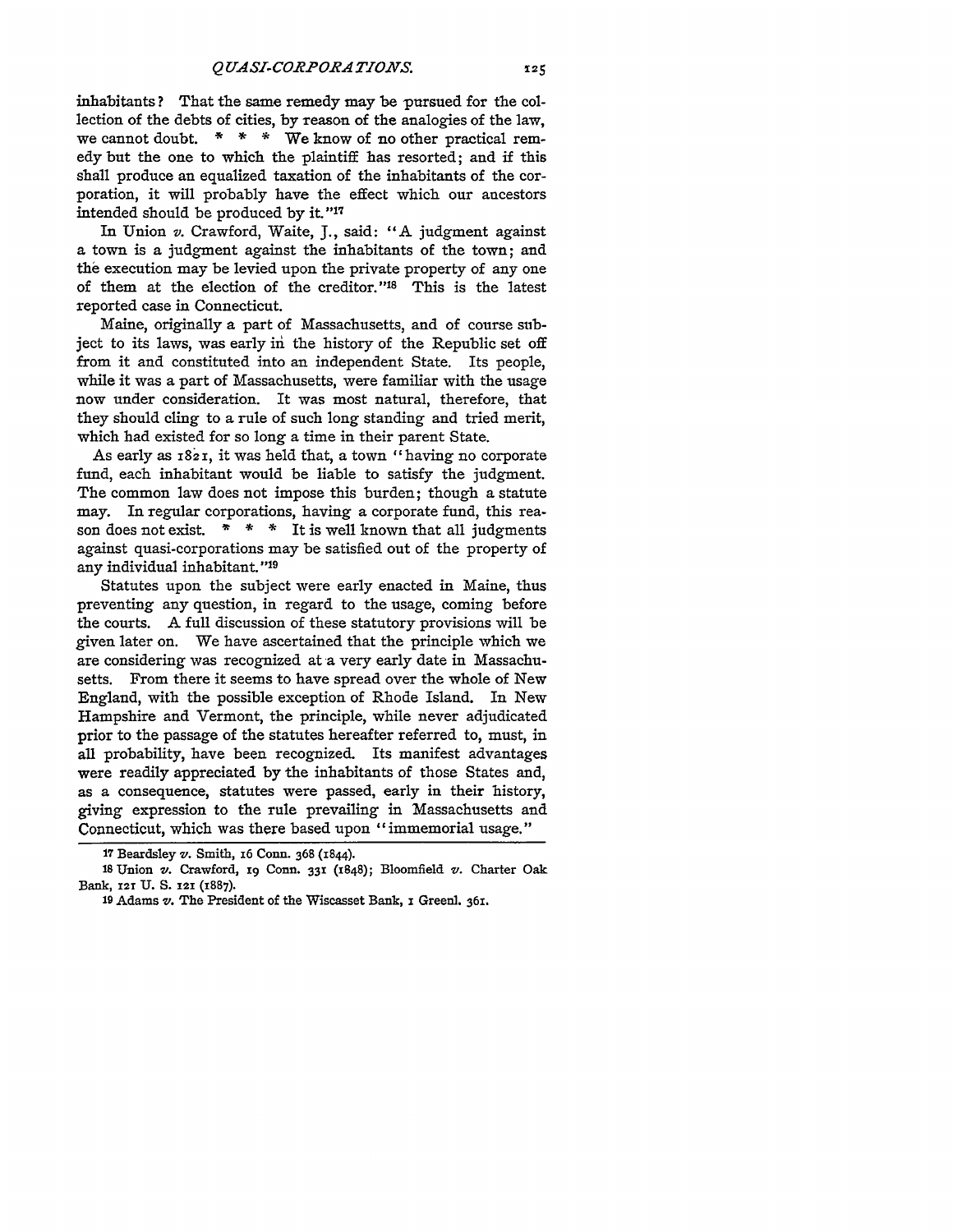In the last mentioned States the law on this point, having been well settled by repeated adjudications, there was no real need for a statutory provision upon the subject, and none seems to have been adopted.

The statutory provisions of New Hampshire are as follows:

**" § 5.** When such copy of an execution against a school district is so left, the prudential committee shall pay the same, or call a meeting of the voters of the district, at which meeting they shall vote to raise the necessary sum to satisfy said execution and the officer's fees thereon; and the clerk of the district shall certify the same to the selectmen, who shall forthwith assess a tax for said sum.

**" §** 7. If the selectmen to whom such vote of the school district is certified neglect for thirty days to assess such district tax, and deliver to the collector their warrant for the collection thereof, such execution against the district may be levied upon the property of said selectmen.

**"§** 8. If such execution is not paid within sixty days after an attested copy is left as aforesaid, it may be levied, if against the town, upon the goods or estate of the selectmen, and if against the school district, upon the goods or estate of the prudential committee; and if sufficient goods of said selectmen or prudential committee are not found, it may be levied upon the property of any inhabitant of the town or district respectively.

"§ io. Every person upon whose property an execution against any town or school-district has been levied may, in an action of assumpsit for money paid, recover of such town or school-district the sum so levied, and *damages and double costs.* **"2o**

The provisions of this statute seem to me to be eminently fair. It is careful to make the execution run, primarily against the property of those officers who are, by law, specially charged with the levy and collection of the tax. It is only where they do not possess sufficient property to satisfy the judgment, that the property of the inhabitants can be taken. The provision, also, as to double costs appears to be a wise one, inasmuch as it tends to discourage the town officials from allowing the property of an individual inhabitant to be seized through their neglect to levy a tax.

Vermont has provided that:

**"§ 1559.** When judgment is rendered against a county, town, incorpo-Tated village, or school-district, execution shall issue against the goods or chattels of the inhabitants of such county, town, incorporated village, or schooldistrict, and may be levied and collected of the same.

**"** 156o. The officer who receives any such execution shall forthwith demand the amount thereof of the treasurer of the county, town, or village; or, if the execution is against a school district, of one of the prudential committee of such district; and such treasurer or committee shall pay the same, with charges, if there are sufficient moneys in his hands belonging to such county, town, village or district.

**20** N. H. R. **S., 1878,** Chap. **239.**

I26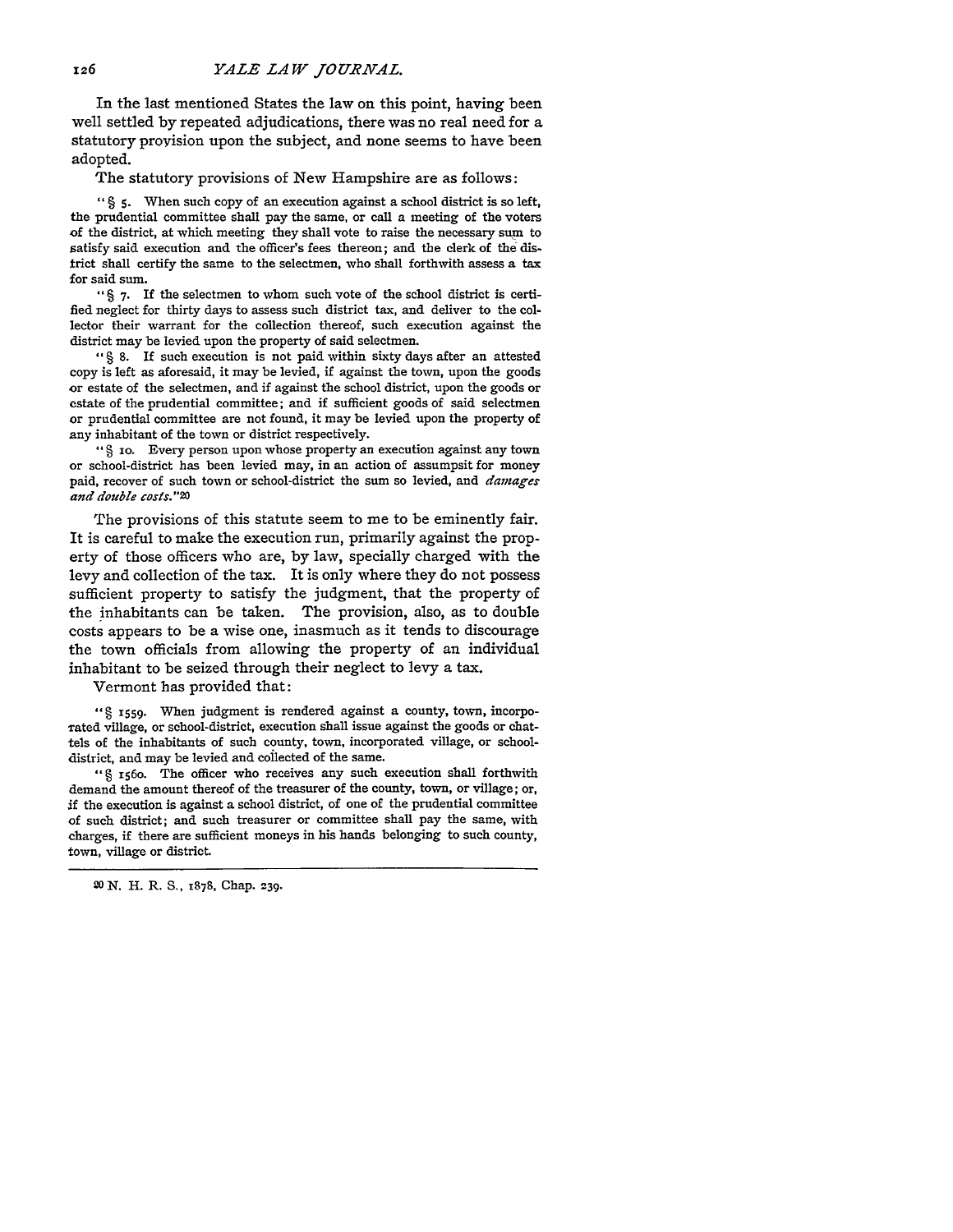*"§* **I56I.** If at the expiration of twelve days after making such demands, **the** execution or any part thereof remains unpaid, the officer shall levy and collect the same as therein directed; but he shall not levy upon the goods and chattels of such inhabitants until twelve days after such demand is made.

**"§ 1562.** Any inhabitant whose goods or chattels are taken on such execution may at any time before their sale pay to the officer the amount of such execution and the charges thereon.

**"§ 1563.** Such inhabitant shall be entitled to recover against the county, ±own, village, or district, the sum so paid or levied on his goods or chattels, *with twelve per cent*. interest thereon, in an action of assumpsit for money paid, laid out, and expended."21

The provision, as to the rate of interest to be allowed on the sum paid **by** the inhabitant in satisfaction of the judgment, is intended, probably, to perform the same purpose as the New Hampshire provision for double costs.

The Maine statute has existed for half a century or more, having been passed February 27th, 1833. It provides that:

" **30. All** executions or warrants of distress against a town shall be issued against the goods and chattels of the inhabitants thereof, and against the real estate situated therein, whether owned **by** such town or not; and the officer executing them shall satisfy them **by** distress and sale of the goods and chattels of the inhabitants as provided **by** law; and for want thereof, after diligent search, which fact the officer shall certify in his return, he shall levy upon and sell so much of the real estate in said town **by** lots, as they are owned, occupied, or lotted out on the plan thereof, as is necessary to satisfy said precepts and expenses of sale.

**"§ 31.** He shall advertise in the State paper, and in one of the newspapers printed in the county where the lands lie, if any, for three weeks successively, the names of such proprietors as are known to him, of the lands which he proposes to sell, with the amount of the execution or warrant of distress; and, where the names of the proprietors are not known, he shall publish the number of the lots or divisions of said land; the last publication shall be three months before the time appointed for the sale. If necessary to complete the sale, he may adjourn it from day to day, not exceeding three days. He shall give a deed to the purchaser of said land in fee, expressing therein the cause of sale. The proprietor of the land so sold may redeem it within a year after the sale **by** paying the sum for which it was sold, the necessary charges and interest thereon.

" **§ 32.** The owner of any real or personal estate so sold may recover against the town, in an action of assumpsit, the full value thereof, with interest at the rate of twelve per cent. yearly, with costs of suit; and *may prove and* recover the real value thereof, whatever was the price at which it was sold."<sup>22</sup>

An interesting feature of these provisions is that given in the last paragraph, providing that the owner of property sold on execution "may prove and recover the real value thereof, whatever was the price at which it was sold." The Maine statute is unique

**<sup>21</sup>**Revised Laws of Vt, i880.

**<sup>22</sup>** Rev. Stat, Maine, 1883, ch. 84; ch. **3, § 58;** ch. 46, **§ 55;** ch. **i,** § **6,** xvii.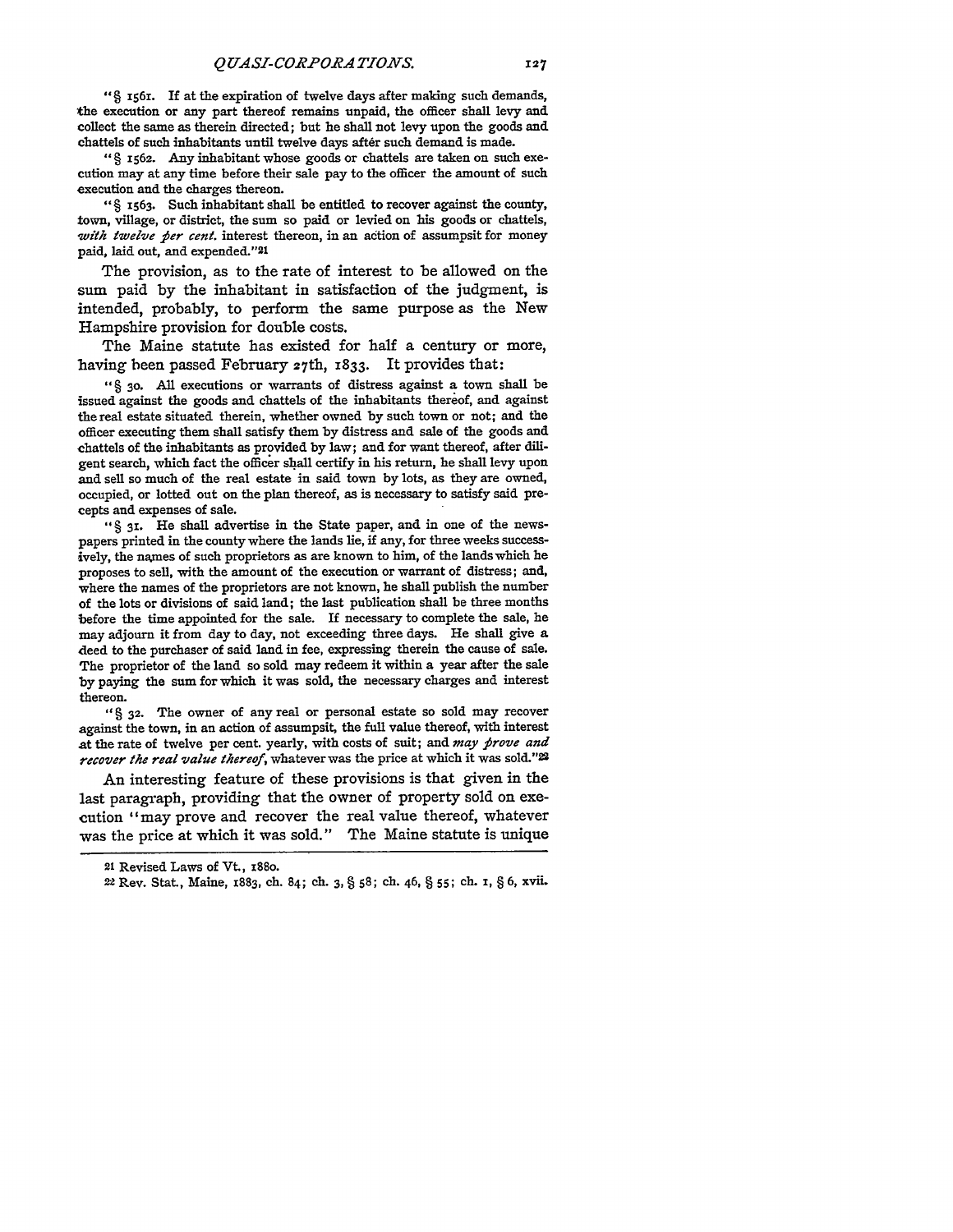in containing this most equitable provision for the protection of the property of the individual inhabitant.

In a case arising under this statute it has been held that chapter LXXXIV. § 3o, requires an execution against a town to run against the real estate situated therein, and against the personal property of its inhabitants. If issued only against real and personal property owned by the inhabitants of the town, the land of a non-resident proprietor cannot be legally sold thereon. The court can, however, in its discretion, render such sale valid **by** permitting an amendment to the execution.23

When we come to consider the law in Rhode Island, regarding the enforcement of judgments against quasi-corporations, we find a radical departure from the rule prevailing in the other New England States.

The rule of the common law, by which members of parishes and counties were liable for the corporate debts, where there was no corporate property, originated in their ecclesiastical policy or in local causes, and for similar reasons became the law in Massachusetts and Connecticut, but was never adopted in Rhode Island. In 1666, an act was passed prescribing the mode of collecting debts against towns. Parishes never existed. The only municipal corporations, existing prior to the enactment of the School Act, were towns. The mode of collecting debts against them was early provided for by statute, and the same provision was subsequently made for the collection of the debts against school-districts.

In support of the above it is interesting to note that the question of the liability of members of quasi-corporations was, in the language of Brayton, J., "for the first time raised in this State." in **1851.** The court went on to say, "As it is not likely that the question can ever arise again, and is not necessary to the determination of this cause, we give no opinion upon it. " $4$  This is the only Rhode Island case in which the question has ever been raised.

The statutory provisions upon the subject can be briefly explained. Every person, who has any money due him from a town, presents to the town council a particular account of his claim. If the town treasurer does not pay within forty days, an action may be commenced against him for the recovery of the same. In case the town does not have sufficient funds on hand to satisfy the judgment, any justice of the peace of the town must, on demand, order a town meeting to be held for the purpose of

**<sup>28</sup>**Hayford v. Everett, 68 Me. 5o5.

**<sup>24</sup>** Kenyon v. Clarke. **2** *R,* **I. 67.**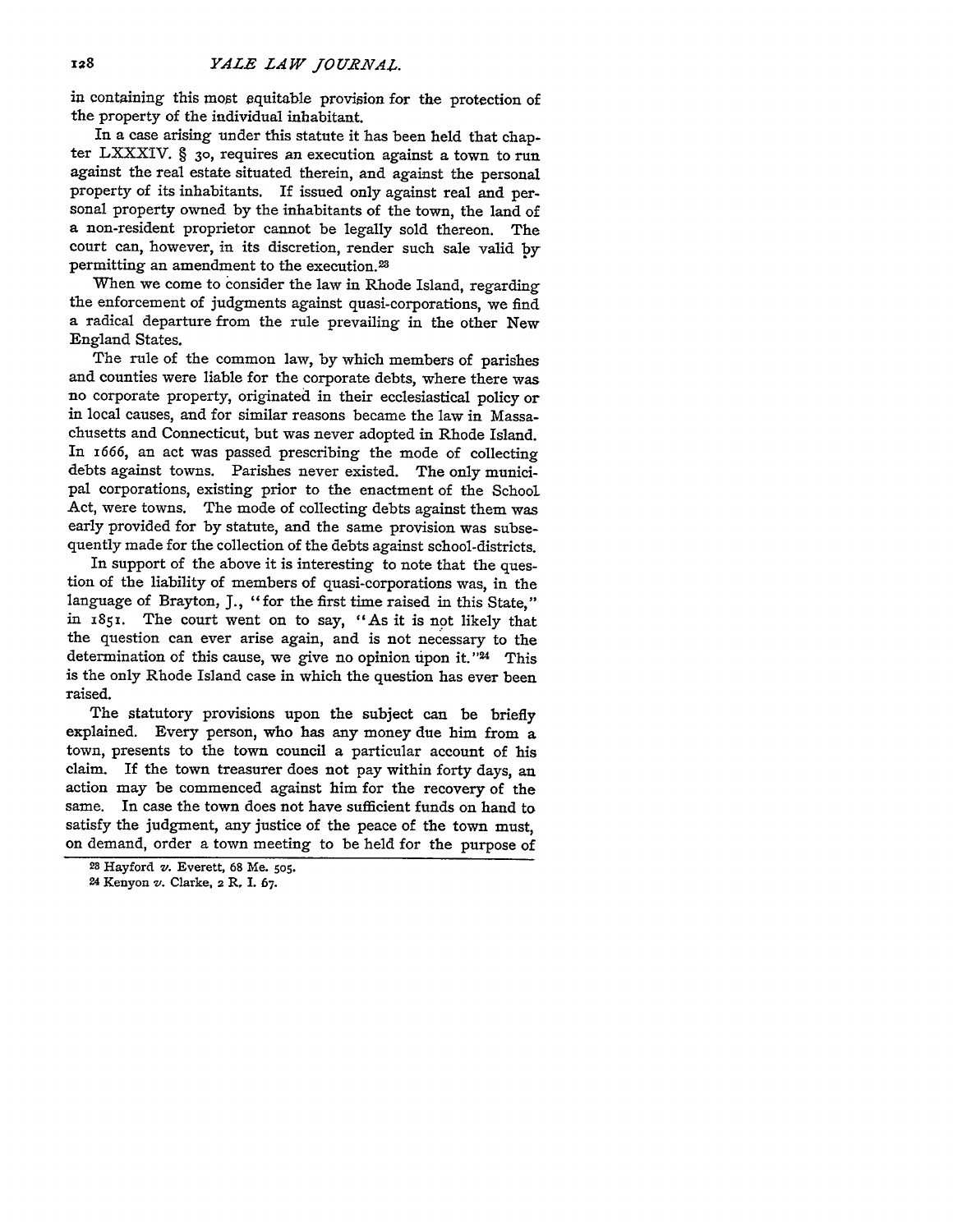making a tax. In case this is not done, the Supreme Court may order a tax to be assessed, upon the ratable property of the town, sufficient for the payment of the judgment.<sup>25</sup>

It will be observed from an examination of the above provisions that they differ very materially from the provisions in force in the other New England States. In effect, they more closely resemble the law existing in the States of the Union outside of New England.

The constitutionality of the foregoing common law and statutory provisions seems to have been but little questioned until about the middle of this century. Even since that period but few cases have come before the courts in which this question was directly involved.<sup>26</sup>

The law must not offend against "the established principles of private rights and distributive justice." So far as I have been able to determine, the provisions we have been considering most certainly do not do so. In the words of Judge Amery of the Supreme Court of Maine, it does not "transfer A.'s property to B. It only makes A.'s property liable to be taken for a debt, hein common with others, owes to B. A. can save his property by paying the judgment against his town, which judgment binds him and all the other inhabitants, and is a judgmenthe and each of theothers ought to pay. Whether he pays, or lets his property be sold, he can recover full damages of the town, and have the same final process for the collection of his debt. In the end he only pays his ratable share of the common debt. The rule is general, and is uniform in its application, to every town and every inhabitant." The court further decided that the Maine statute on the subject. was not in conflict with the fourteenth amendment of the United States Constitution.<sup>27</sup>

The question also arose in Connecticut in the case of Beardsley $v$ . Smith. The court there said: "Does this rule authorize the taking of private property for public use, without compensation; or does it authorize the seizure of the property of one person for the benefit of another; and is it for either of these causes, unconstitutional? To sustain this objection as to the validity of theresolve, the plaintiff must be able to show the entire system, which we have been discussing, to be unconstitutional in its operation upon the inhabitants of towns, societies, and school districts; and that what has so long been considered as undisputed law, is not

**<sup>25</sup>**Public Stat. R. **I., i882,** ch. 34, **§% x2-i5** inc.; ch. **58, §§ 7-8.**

**<sup>26</sup>**Chase v. Bank, **19** Pick. 568 (1837).

**<sup>27</sup>** Eames v. Savage, **77** Me. **212.**